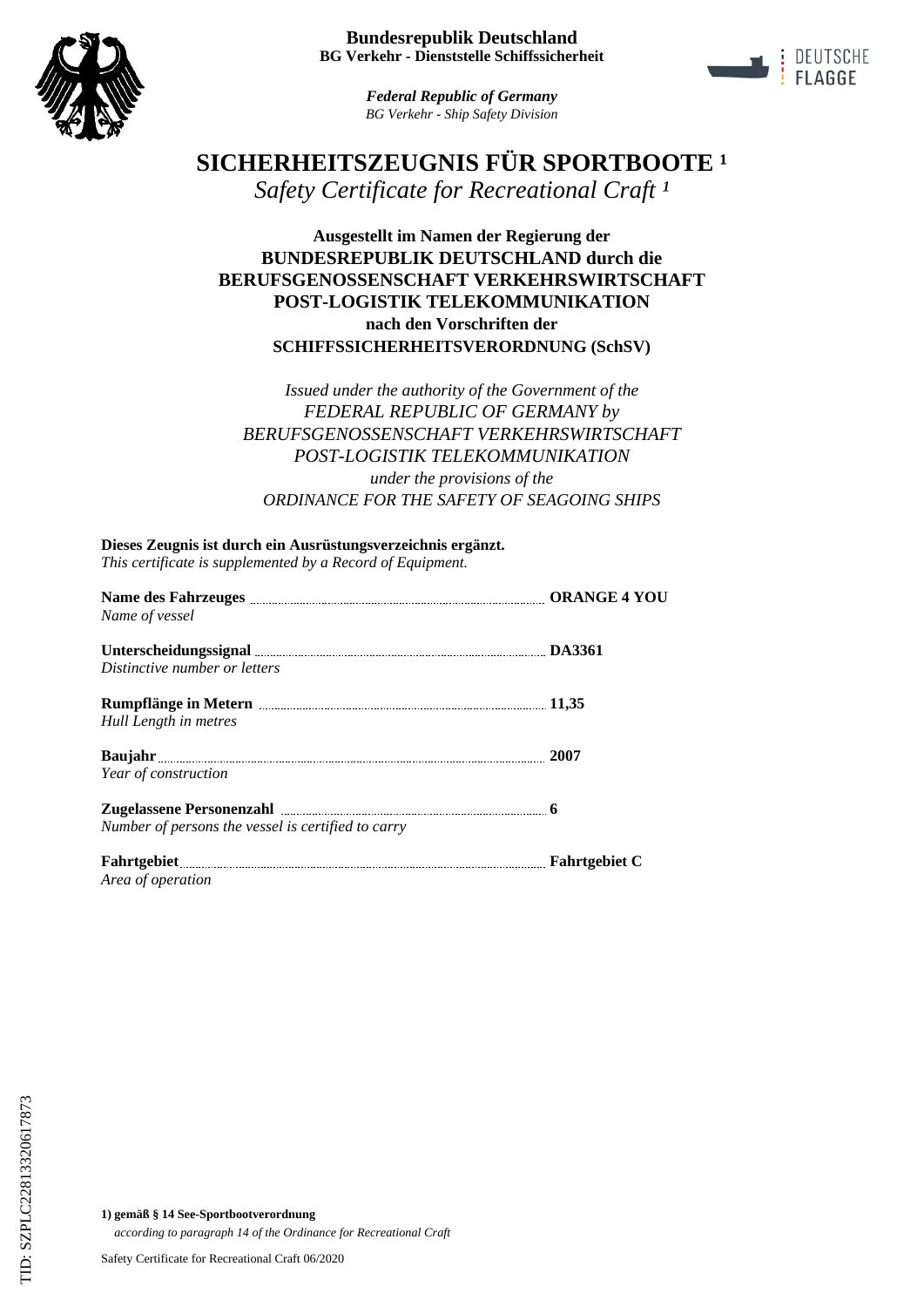### **Hiermit wird bescheinigt,**

*This is to certify:*

**1 dass das Sportboot in Übereinstimmung mit den Vorschriften der Schiffssicherheitsverordnung besichtigt worden ist;**

*That the recreational craft has been surveyed in accordance with the provisions of the Ordinance for the Safety of Seagoing Ships.*

- **2 dass die Besichtigung ergeben hat,** *That the survey showed*
	- **2.1 dass das Sportboot den Anforderungen der Schiffssicherheitsverordnung entspricht in Bezug auf** *that the recreational craft complies with the provisions of the Ordinance for the Safety of Seagoing Ships with regard to*
		- **2.1.1 den Schiffskörper, die Maschinenanlage und die elektrische Anlage,** *the vessel's hull, machinery and electrical installations,*
		- **2.1.2 den baulichen Brandschutz und die Ausrüstung für den Brandschutz,** *the structural fireprotection and fire safety equipment,*
		- **2.1.3 die Anzahl und Art der mitzuführenden Rettungsmittel,** *the number and type of life-saving appliances the vessel shall carry,*
		- **2.1.4 die Navigations- und Funkausrüstung.** *the navigational and radio installations.*
	- **2.2 dass das Sportboot mit Lichtern, Signalkörpern, Vorrichtungen zur Abgabe von Schall- und Notsignalen in Übereinstimmung mit den Anforderungen der Internationalen Regeln zur Verhütung von Zusammenstößen auf See in der jeweils gültigen Fassung ausgerüstet ist.** *that the recreational craft is provided with lights, shapes, means of making sound signals and distress signals in accordance with the requirements of the International Regulations for Preventing Collisions at Sea in force;*
- **3 Ausnahmen:** *Exemptions:* ---
- **4 Auflagen:** *Conditions:*

**Dieses Zeugnis gilt bis 13.12.2022** *This Certificate is valid until 13.12.2022*

---

**Ausgestellt in Hamburg am 23.11.2020**<br>*Issued at* **(Ort der Ausstellung)** *on* **Datum der Ausst** *(Place of issue of certificate) (Date of issue)*

*Issued at* **(Ort der Ausstellung)** *on* **(Datum der Ausstellung)**

Manja Wahle **Berufsgenossenschaft Verkehrswirtschaft Post-Logistik Telekommunikation - Dienststelle Schiffssicherheit -**

> Dieses Dokument ist schreibgeschützt und kann elektronisch oder als gedruckte Papierkopie vorgelegt werden. Es ist ohne Unterschrift oder Siegel gültig. *This document is write protected and may be presented electronically or as printed paper copy. It is valid without signature or seal.*

### **TID:SZPLC22813320617873**

Verifikation / *Verification* www.deutsche-flagge.de oder / or

 $\circled{1}$  +49 40 361 37-100

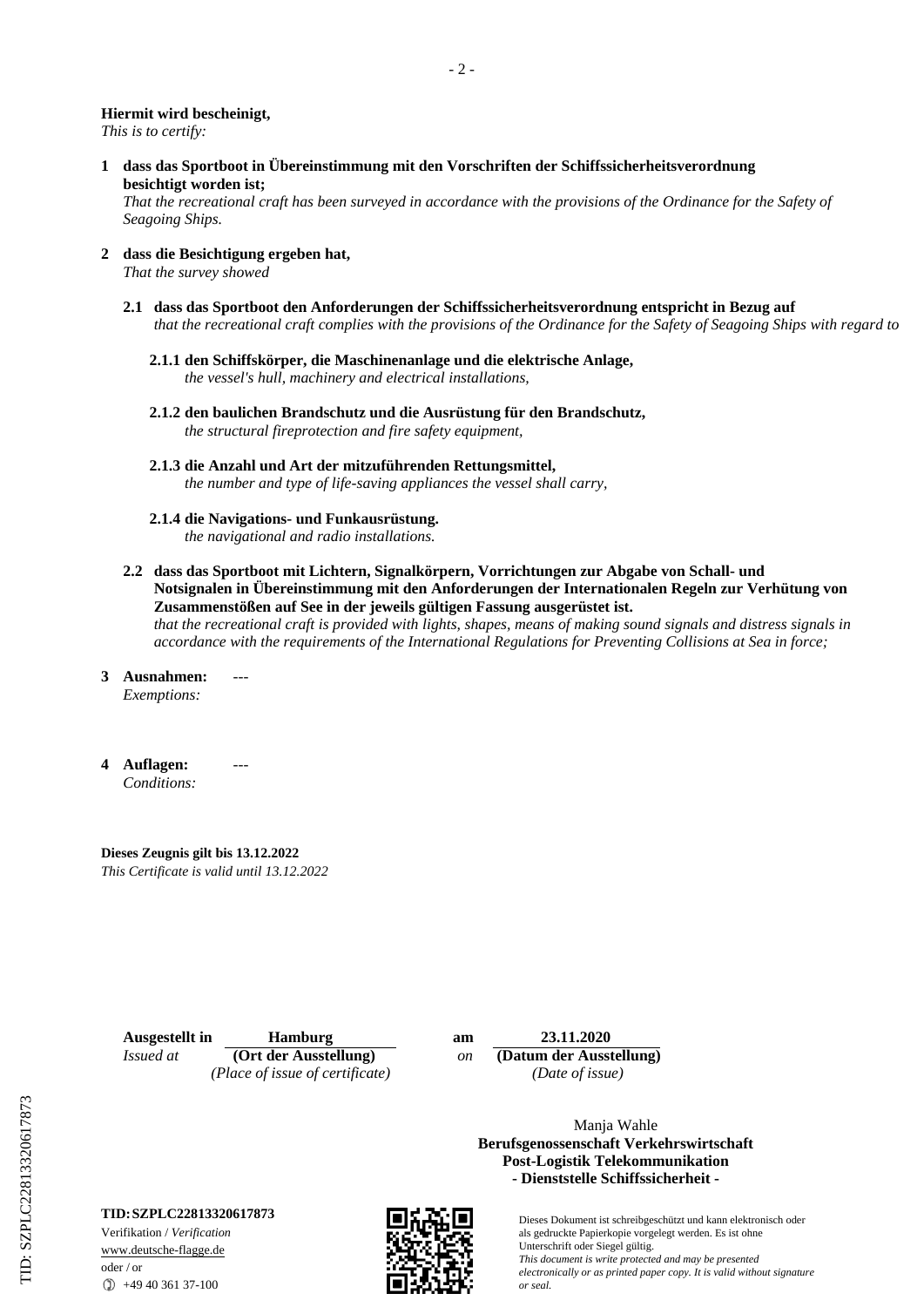### **Verlängerungen**

*Endorsement to extend the validity*

### **Das Sportboot entspricht den anzuwendenden Vorschriften der Schiffssicherheitsverordnung. Dieses Sicherheitszeugnis wird bis zum \_\_\_\_\_\_\_\_\_\_\_\_ als gültig anerkannt.**

*The recreational craft complies with the relevant provisions of the Ordinance for Safety of Seagoing Ships. This safety certificate shall be accepted as valid until \_\_*

#### **gezeichnet:**

| Signed: | (Unterschrift des ermächtigten Bediensteten) |
|---------|----------------------------------------------|
|         | (Signature of authorized official)           |
| Ort:    |                                              |
| Place:  |                                              |
|         |                                              |
| Datum:  |                                              |
| Date:   |                                              |

#### **Das Sportboot entspricht den anzuwendenden Vorschriften der Schiffssicherheitsverordnung.** Dieses Sicherheitszeugnis wird bis zum als gültig anerkannt.

*The recreational craft complies with the relevant provisions of the Ordinance for Safety of Seagoing Ships. This safety certificate shall be accepted as valid until \_\_*

| gezeichnet:                                  |
|----------------------------------------------|
| (Unterschrift des ermächtigten Bediensteten) |
| (Signature of authorized official)           |
|                                              |
|                                              |
|                                              |
|                                              |
|                                              |

# **Das Sportboot entspricht den anzuwendenden Vorschriften der Schiffssicherheitsverordnung.** Dieses Sicherheitszeugnis wird bis zum als gültig anerkannt.

*The recreational craft complies with the relevant provisions of the Ordinance for Safety of Seagoing Ships. This safety certificate shall be accepted as valid until \_\_*

#### **gezeichnet:**

**(Unterschrift des ermächtigten Bediensteten)** *Signed: (Signature of authorized official)*

## **Ort:**

*Place:*

# **Datum:**

*Date:*